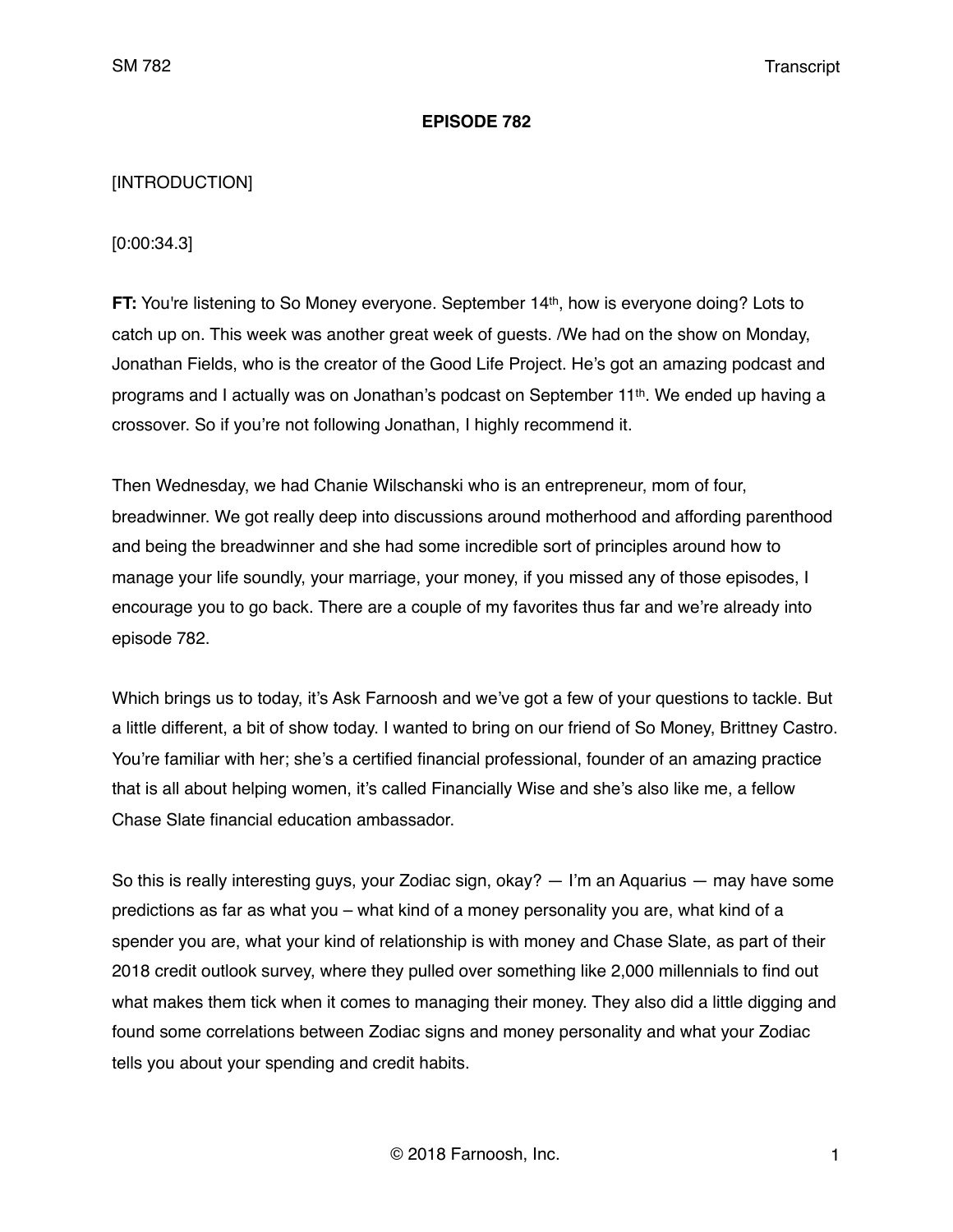So Brittney's got all the details on this survey and I'm really fascinated, I want to learn all about what an Aquarius, what does that mean when it comes to my wallet and of course, if you're listening to this, if you're an Aries, a Cancer, Sagittarius, we've got you covered as well. But we also got some of your money questions to tackle. But first, I want to bring on Brittney Castro on to the stage.

Brittney, welcome my friend.

[0:03:11.3]

**BC:** Hey girl! Good to be here again.

[0:03:13.6]

**FT:** It's great to have you back and thank you for coming on and you know, you've been on this show countless times, helping us manage your money a little bit more wisely. You helped us with a lot of questions and today, we're going to get to some questions but first I want to start with digging into this interesting study around Zodiac signs and spending habits.

Let's start with credit. Credit is important, we are big nerds around credit health, as it's no secret. What did the survey reveal as far as what our Zodiac signs forecast about our unique characteristics with credit?

#### [0:03:55.4]

**BC:** Yeah, so it's really interesting. This survey, I mean, I found it quite interesting because being a Taurus, signs like Taurus, Leo and Scorpio came out on top for spending the most on credit. You and I both know, credit's very important, obviously you talk a lot about it because it plays a big part in one's life, obviously it impacts your ability to rent your first apartment, start a business and maybe apply for that loan to start it. Owning a home and getting a mortgage, buying a car. I mean, really, credit affects a lot in our financial lives.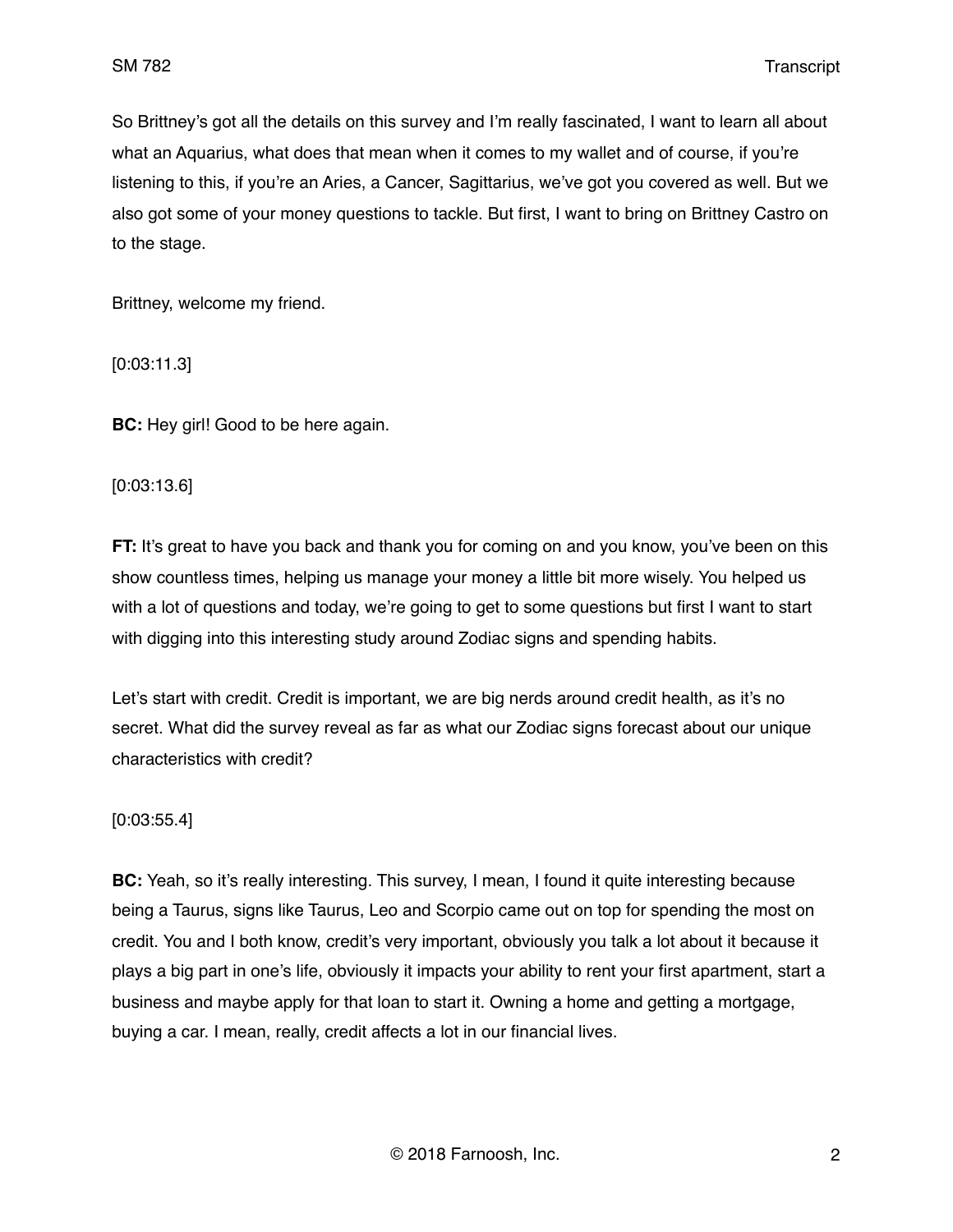So, you know, this survey is showing some cool stats but what was even more cool was the majority of millennials, about 93% stated that they have checked their credit score. That's huge, because I think there's a lot of opinions about millennials and kind of – serious and you know, having the entitled mentality. But this survey shows no, millennials are checking their credit score and actually, majority of them, 66% checked in the last six months.

Obviously, it's super easy nowadays to stay on top of your credit score, check it regularly, you know, Chase Slate offers you to see your credit score, they have a specific dashboard for all their credit card holders. So you can learn about the factors that go into your score and really just staying on top of your credit health.

### [0:05:22.7]

**FT:** Did you think it was interesting that your Zodiac sign does have these correlations to our behavior with credit? Were you surprised to find that as a Taurus, you are a little credit happy?

#### [0:05:35.3]

**BC:** Yeah, you know, I don't know how  $-$  you know, there's so many things that we can learn from our Zodiac sign. I think it's really fun to kind of see, okay, which ones lined up with me because I am a Taurus and which ones didn't. Yeah, I actually tend to use credit a lot just because I like to get the reward points and that sort of deal.

If you understand some of the tendencies of your Zodiac sign, it could just give you a framework as to how you're making choices with money and you know, if you kind of, relate to something and you don't see that it's positively helping you, maybe you can be aware of it. Let's look at some of these, because I think it's really interesting.

Aries, Leo and Gemini were actually among the most likely to save money to spend later on experiences. So if you fall in that category, I would just say cool. You know, you enjoy having experiences in life. Make sure you follow like the 50, 20, 30 rule for budgeting. 50% is usually what you want to allocate for fixed expenses. 20% is the goal to be saving for your goals like cushion, debt reduction, maybe even have like a fun account where you put money in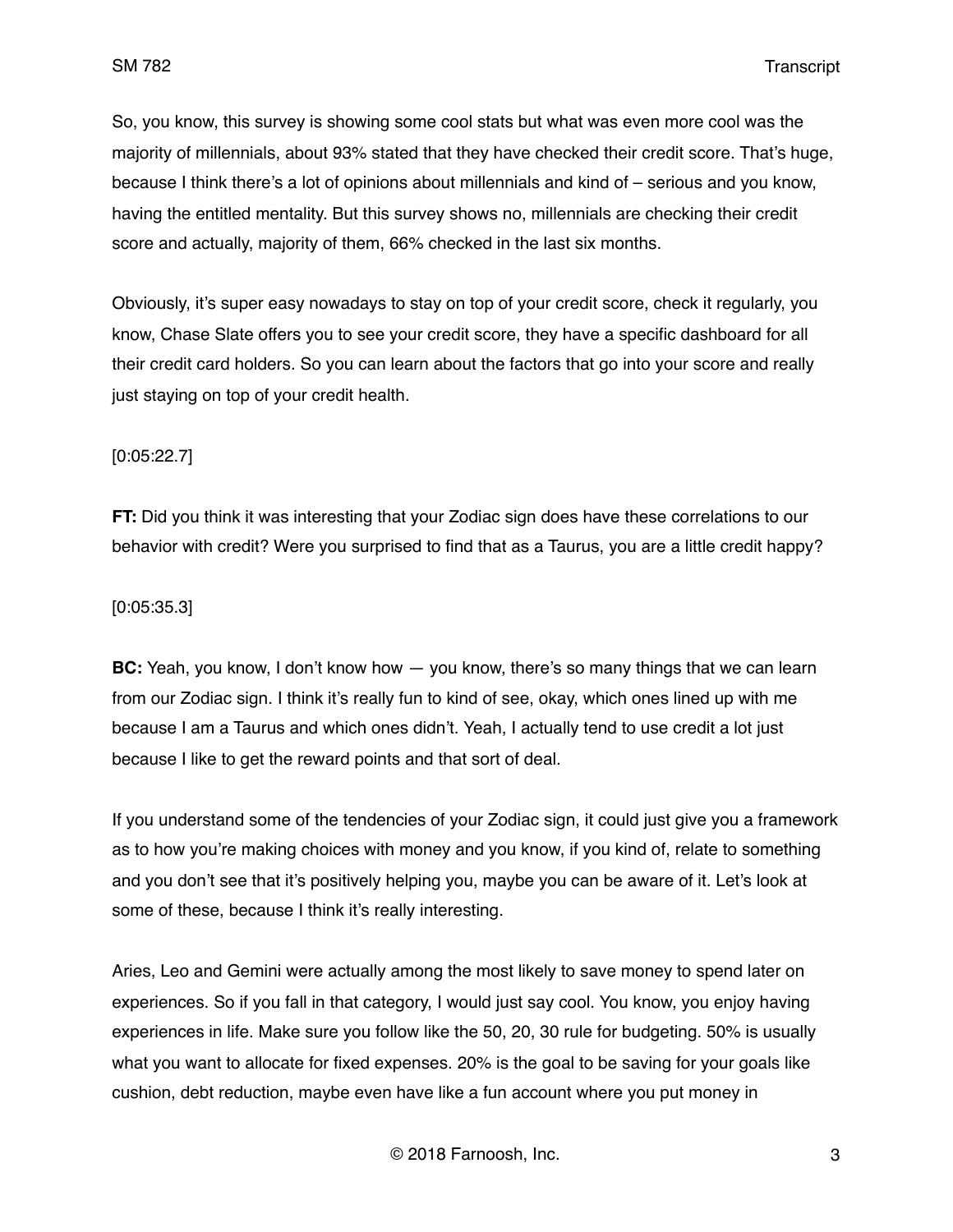specifically to spend on these types of experiences during the year. Most of our clients have a travel account, which I would categorize in that.

Then, the 30% is what you can spend on all the variable and fun. So you can even allocate some of that 30% to be spending on these experiences during the weeks and months. Make sure you set that up because the whole point is, if you really enjoy saving money to then later have to use for experiences, make it work for yourself and find a way to have those experiences but not feel guilty because you're spending money on them.

## [0:07:25.2]

**FT:** Yeah, just budget for your guilty pleasures. That's Aries Leo and Gemini. I'm an Aquarius and it turns out I have a lot in common with Libras and the survey found that we are notorious for having that "you only live once", YOLO philosophy to spending. Maybe sometimes I feel that way but I think maybe in my 20's, I was more like that and I know that this was primarily focused on millennials.

For those of us who have this kind of YOLO perspective, pressure, maybe you want to even call it on our finances, what's your advice?

### [0:08:04.0]

**BC:** Yeah, I think YOLO is just a little bit more probably you know, universal these days just because of marketing, social media and that sort of hype. But if you do have that sort of tendency, I would just say again, follow that 50, 20, 30 rule of budgeting your money, make sure you have 30% for all those variable and fun expenses.

If you set it up properly so your finances can support it, then you can enjoy those experiences but you're still also saving for the future. You know, we can't be blind to the fact that at some point, we're going to want to cushion and retirement so we don't have to work. So it's really all about consciousness, a lot of what I talk about with my clients is awareness, consciousness, you know, not to feel stressed or anxiety with money all the time but really, begin to use it as your friend, as your tool.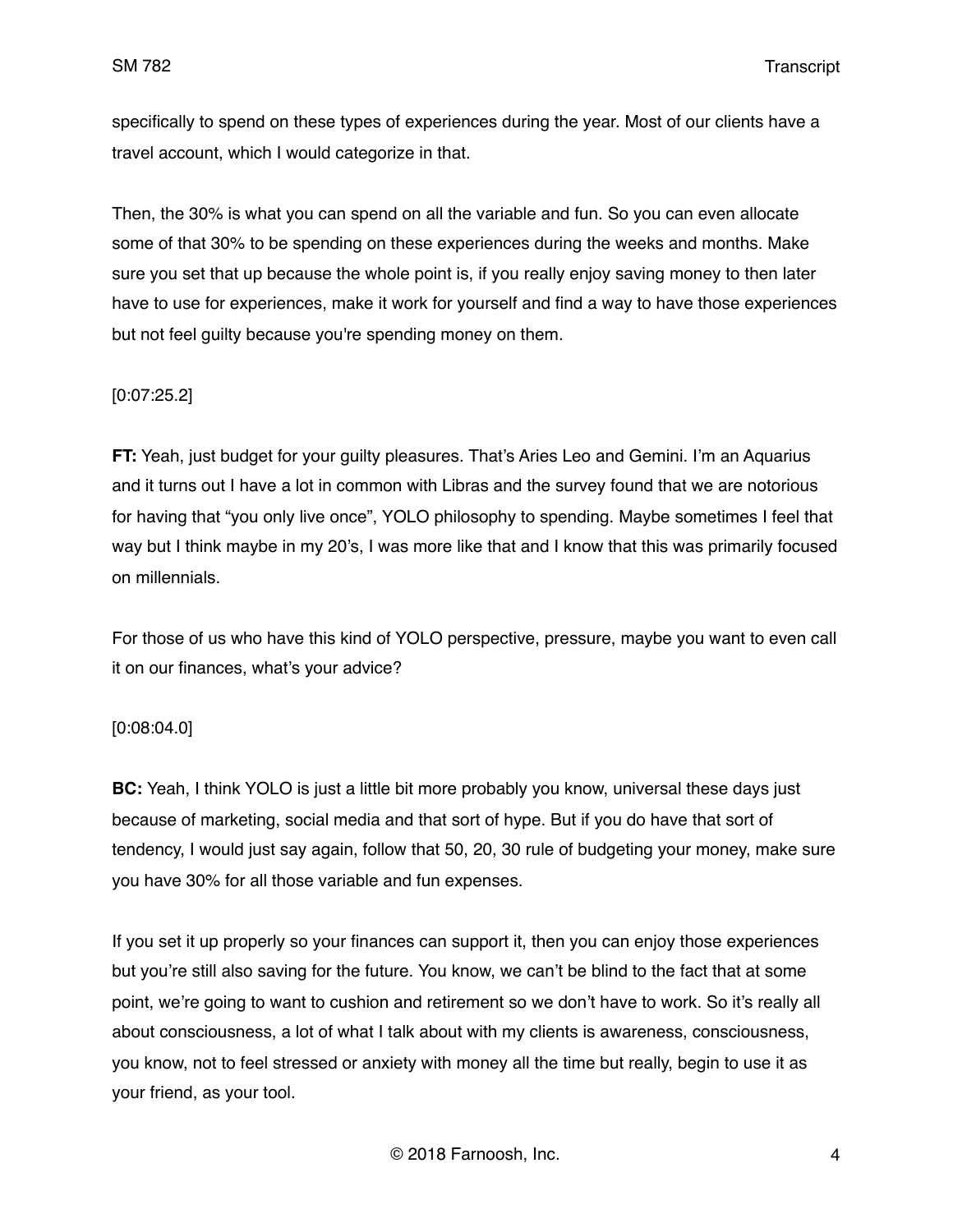[0:08:55.5]

**FT:** Next up, Taurus, Sagittarius Capricorn, Virgo. These four signs — this is really funny I think — they all liked to talk the most about money with others, which I think is a great quality to have by the way.

[0:09:10.9]

**BC:** Well, I definitely fall into that category.

[0:09:17.1]

**FT:** That's you? You're in the right place, Brittney.

[0:09:19.0]

**BC:** I am on the right place so that one definitely matches up because I do talk about money all day, it's what I do for a living. So if you are somebody who enjoys talking about money, kudos to you. First of all, it's fabulous because it is still that topic that most people don't talk about within their relationships and community circles. So if you do find that you're communicating about money, you know, continue that. Like inspire others to have those money conversations too.

I always go back to that first topic could be the money story, which I know you talk a lot about too but it's like, okay, Farnoosh, if you and I have never talked about money, chances are, I'm not going to be – like, "Hey Farnoosh, tell me how much you have in your 401(k) or retirement plan." It's a little harsh and to me, okay, let's dig a little bit. So an easier conversation to start with is just learning about someone's past experiences with money.

So you can say things like, "Hey Farnoosh, I know you started your own business, what were some of the things you setup financially so you could do that? Or what did you learn? You know? Because then you could learn about someone's personality and behavior with money through their story and I think anytime we connect on stories, we have that human connection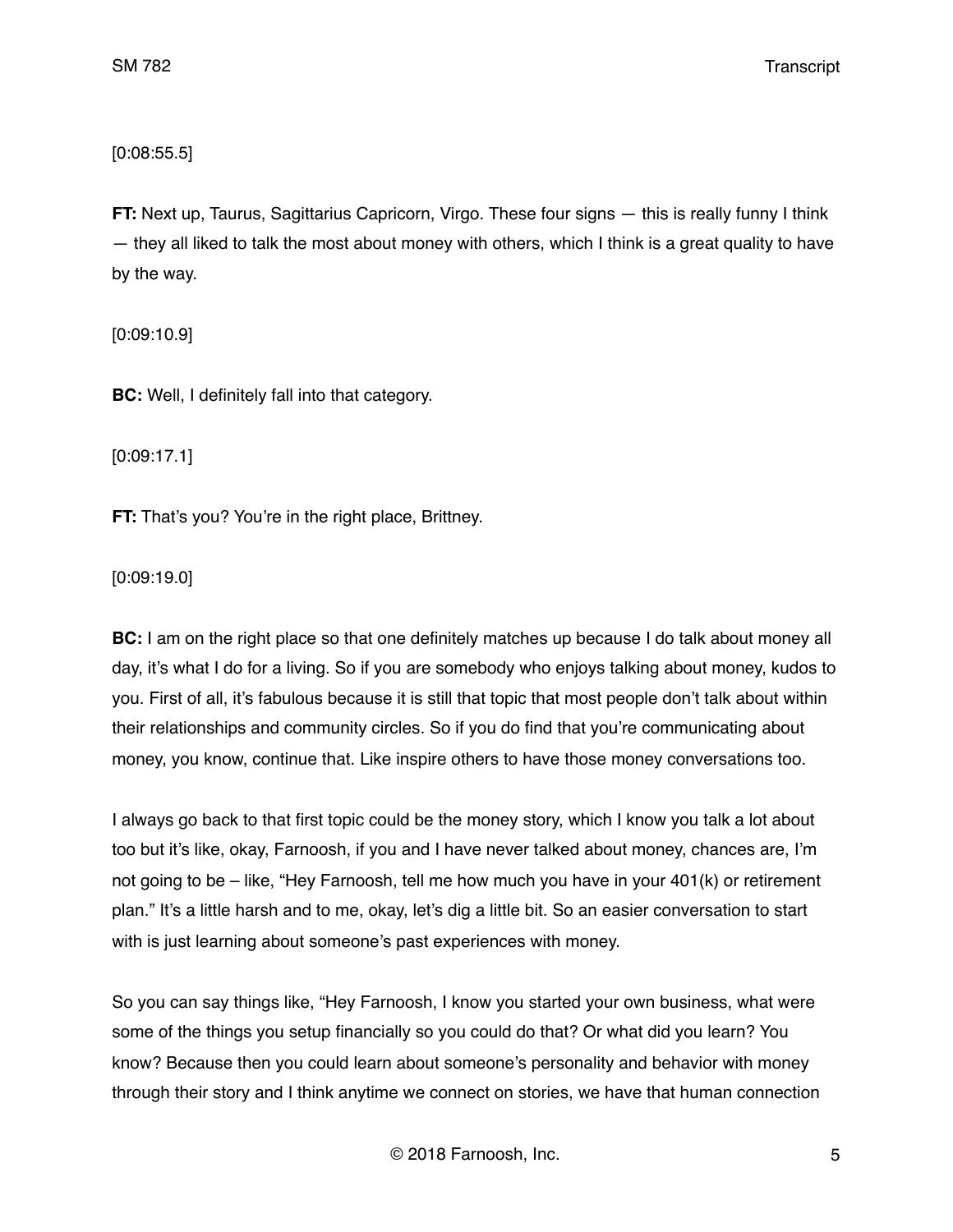that's more intimate and more real and vulnerable and you'll find that especially if you're married and you start with that, you'll have more compassion for the other person because you'll have awareness as to why they're doing what they're doing with their money.

So continue those money talks if it's your thing, go for it. You know, I'm all about it, I think it's great.

## [0:11:03.3]

**FT:** What I like about this survey is that it's lining our sort of our Zodiac with some of our financial strengths, which if you're listening and you feel like you have no financial strengths, let this be inspiration that, you know, maybe if you are for example a Capricorn then chances are you're somebody who has a propensity for talking about money comfortably and that's a great thing and you want to share that.

I also would say, to add to your points Brittney, that a great ice breaker in having a conversation about money with a loved one, whether it's your partner or, you know, a friend, a parent, is to  $$ especially if you feel like they're not a sharer or a talker — is to start with your own story. You know, not make it all about you but like, become vulnerable in front of them, you know? So that they can immediately gain some trust in you and in talking about money and then I think we'll also be more likely to go there with you if you're the first to do it, kind of be an example and role model in that. This is – I like that one a lot.

Okay, last but not least, we haven't talked yet about cancers, Scorpios, or the Pisces and what's their sign revealing?

### [0:12:25.6]

**BC:** These people, I'm going to focus my marketing to attract these clients. Because they're the ones who most likely have a budget, which to me is –

[0:12:32.8]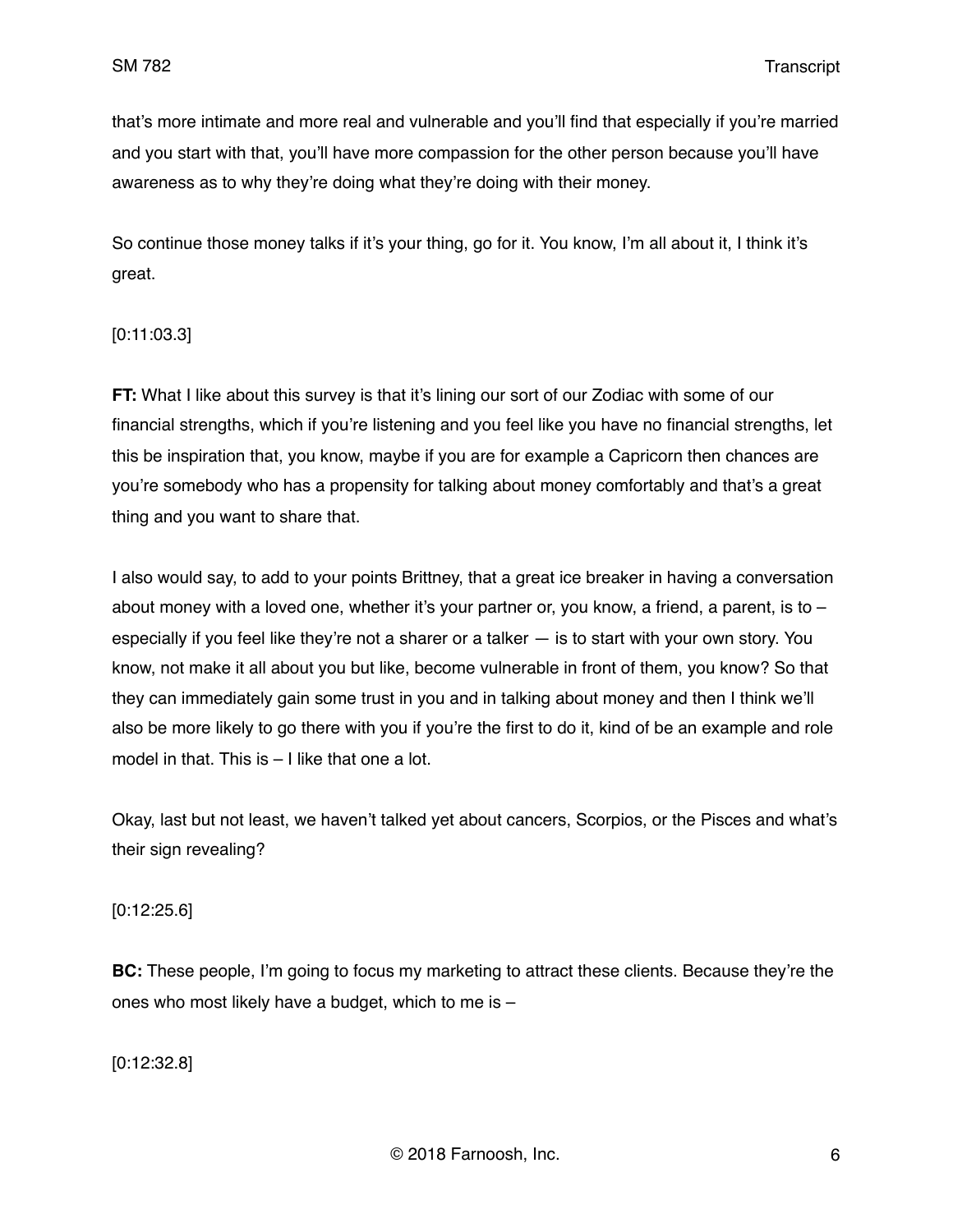**FT:** Well then they don't need you.

[0:12:34.8]

**BC:** Well, they might, because they're already like setup, right? So who knows.

[0:12:40.3]

**FT:** They're ready for the next step.

[0:12:41.3]

**BC:** Yeah, they're ready for the next step. So we tend to like those people who are like, "I want more, I want to do better and better." These ones are more likely to have a budget, which I think is great news and again, just relating back to that first point of 50, 20, 30 rule of thumb. You can see how you allocate against those ratios and, you know, like living in major cities, we have to be real. Like New York and LA, maybe you're spending a little bit more like 60% on fixed expenses so you can only really save 10%.

I always tell people, start with whatever you can and the whole goal is like every year to review against these ratios to help you make strategic decisions for yourself financially. So if you're planning to move, look at the ratio. Okay, don't buy too much home or don't put yourself, you know, house poor or if you're going to have a baby and you need to stay home for a year, six months to take care of the baby, look at the ratio and see what can you cut back or how do you make more money to make that work?

So really, it's just a guide for you to grow year after year financially and like bring awareness because, I mean, I think a budget is a tool. It's not like a diet, it's not to cut out all the fun, it's really a roadmap to help you maneuver year after year.

[0:13:59.5]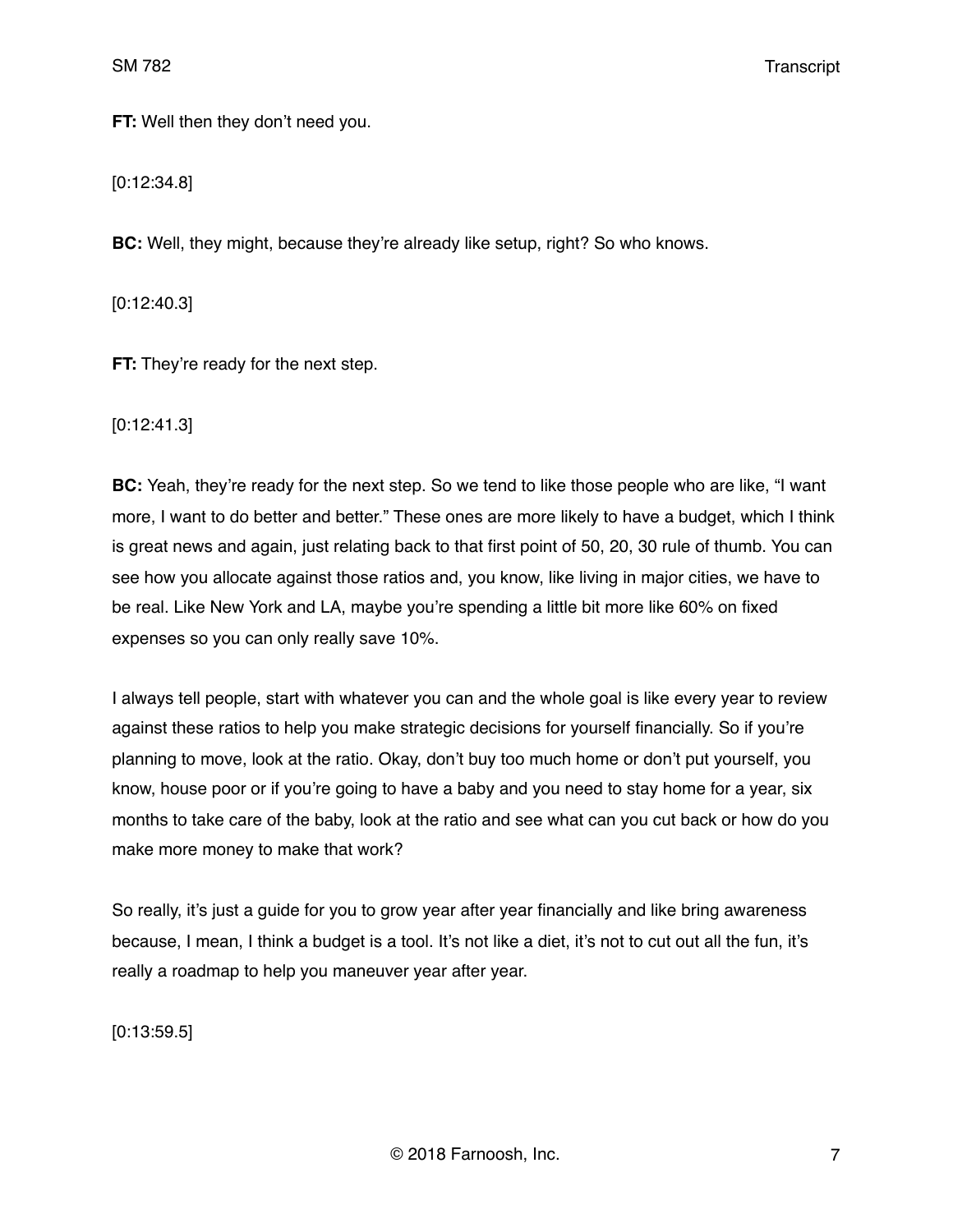**FT:** Yeah, it's giving your opportunities, I think, is another way to look at it. Like it's good news people! Budgets can really get you to your destination. Okay, so I'm an Aquarius, you're a Taurus and I have here some bulleted takeaways for each of us, from this study and tell me if you agree or disagree with the findings for Taurus or Tauri? How do you pluralize that?

You Brittney are someone who saves quite regularly and spends on just the essentials.

[0:14:32.0]

**BC:** I would beg to differ.

[0:14:35.0]

**FT:** I think you're a saver but you like the nice things.

[0:14:39.0]

**BC:** I love luxury. Yeah, I'm not one of those people that's like frugal. But, you know, I actually would disagree because I feel like Taurus actually, a lot of people who I know are Taurus' love luxury.

[0:14:52.9]

**FT:** Yeah, I mean, who doesn't? Well, no, that's not true, there are definitely some people who just like to live simply. You already agreed with the fact that, or the – I don't know if it's a fact right? These are just all like predictions that you do like to talk about money with others, check. Do you like to show off what you can buy, because that's another takeaway from the Tauri?

[0:15:17.3]

**BC:** I don't know if I necessarily like to show off. Obviously I enjoy money and I like what it can bring me but I don't know, it's not like I brag arrogantly about it, but yeah, I get something I'm like, "Yeah, I got this," and I want people to be inspired and enjoy what I have to.

© 2018 Farnoosh, Inc. 8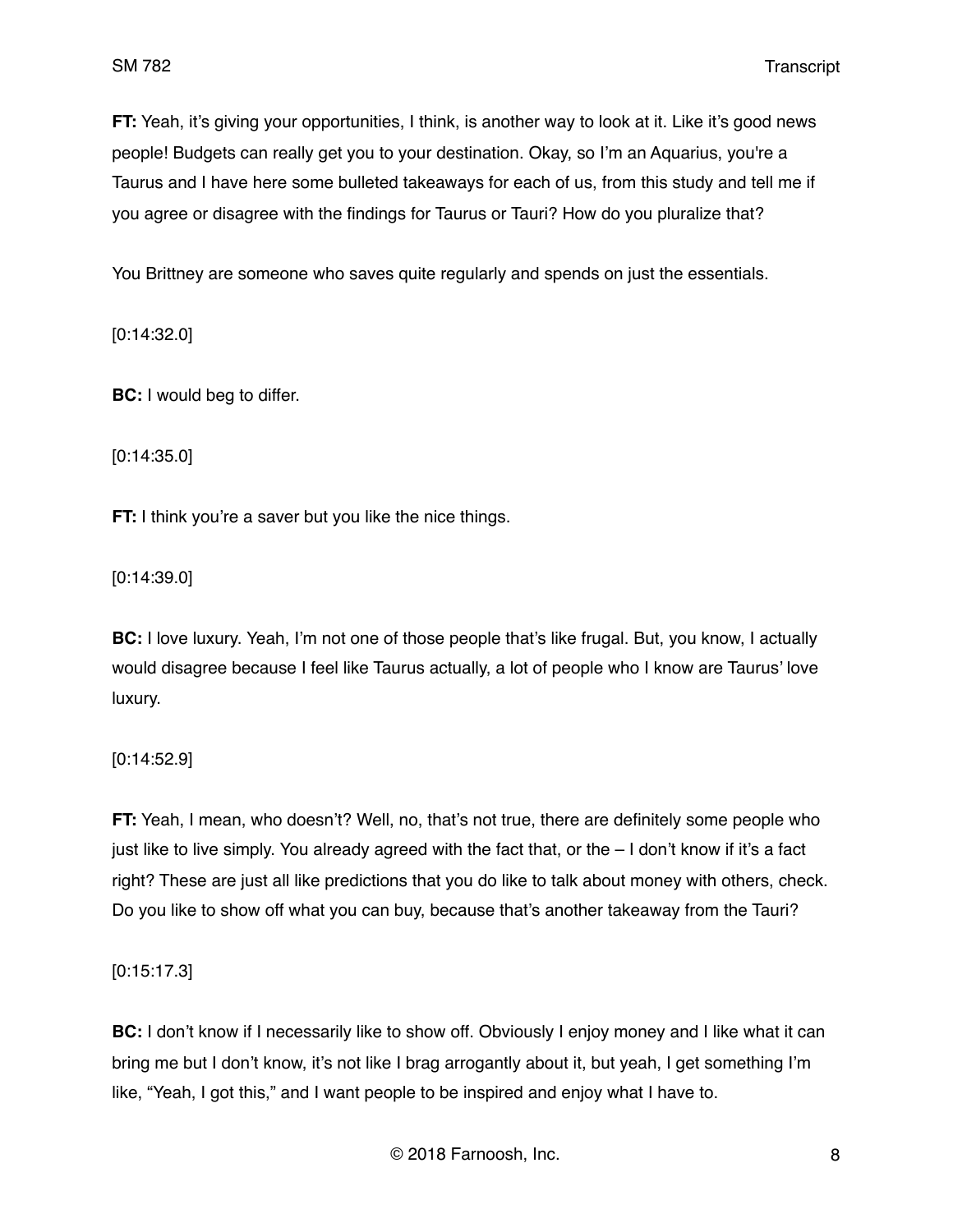# [0:15:35.6]

**FT:** I joined member Chase Slate finding in the survey that two thirds of millennials have shared a recent purchase on Instagram.

[0:15:45.3]

**BC:** Yes, wasn't that interesting and did you see also that they were willing to find up to like, close to \$200 for one post?

[0:15:53.7]

**FT:** What?

[0:15:55.2]

**BC:** Yeah. So it's definitely something that is, well, changing the way we live. But the cool part was that again, they are still aware of saving money and their credit score. So even though we live in this Instagram world where everybody is posting, I think there is a lot of people who are doing it the right way too, you know? Because I know there is a lot of judgment. Like, "Oh these people, they don't really have the money. They are just showing it off and posting but it's not real." But I think there are a lot of people who do have the money behind it.

# [0:16:33.5]

**FT:** Oh for sure, don't tell me. You don't have to tell me. Okay so now for me, I think I agree with a lot of these outcomes from the survey with regards to the Aquarius sign. So I do like to save some of my money so that I can donate it to organizations or causes, that's true. I do save money for a rainy day, I do prioritize that. I also like to buy expensive items, but save for them. That was also an Aquarius indicator and you know, sometimes I do believe in enjoying my money and one of revelations about Aquarius signs is that we think about spending in terms of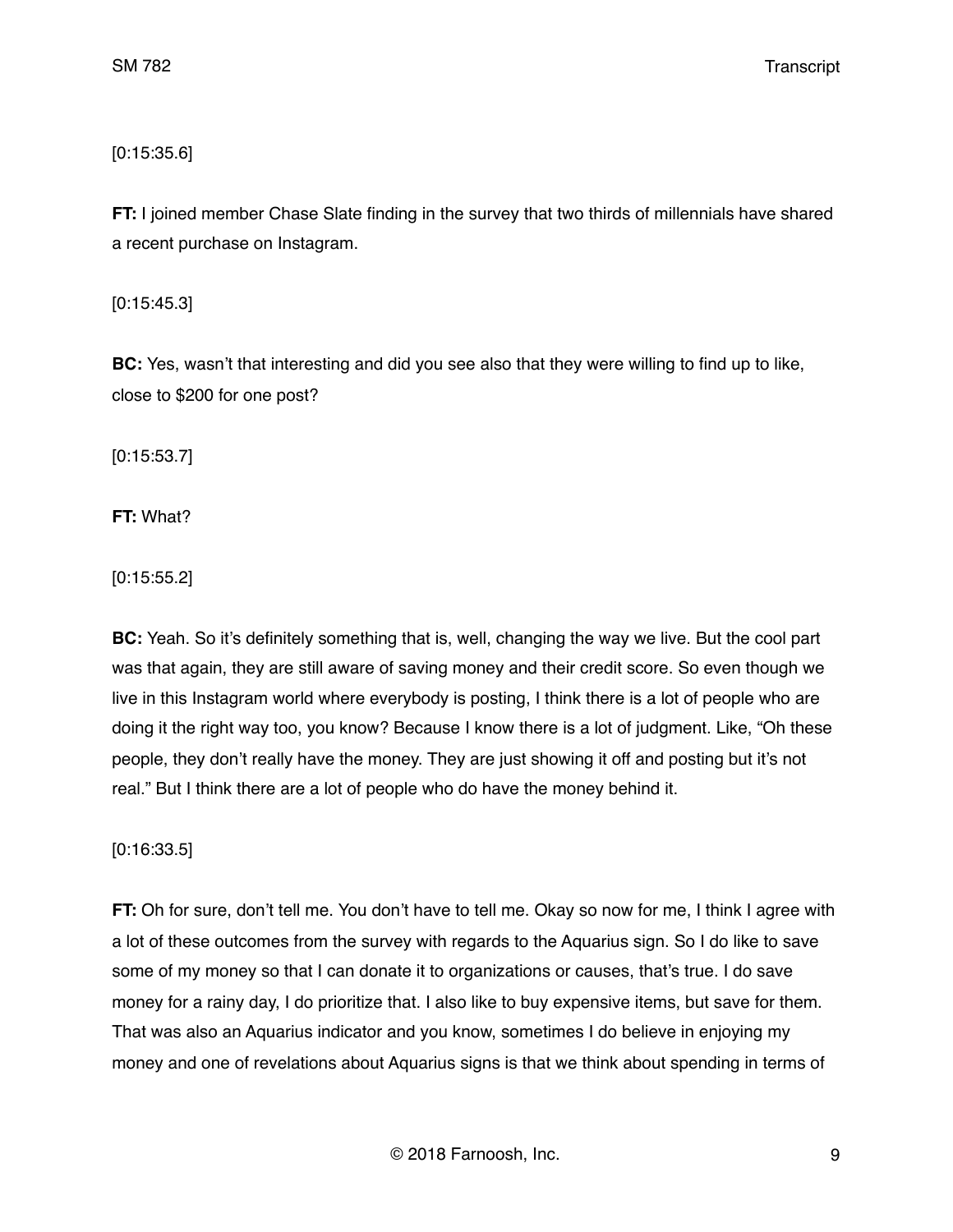just trying to enjoy our lives today and I do, I would subscribe to that. I would say that I work hard, I save hard, I invest hard, I spend hard on the things that matter most to me.

Sometimes those are experiences, sometimes it is just a pair of shoes that I know won't last very long but I love them and they will make me happy in that moment. I am not blind to the fact that it is not going to be a lasting happiness, but it is what it is and I am willing to spend on it if I have the money. So thank you Chase Slate for doing this. This is like really a fun way to I think also talk about money in a new way like it really does break the ice.

So next time listeners, if you are at a cocktail party or dinner or a friend's house and you are a Taurus because you like to talk about money, bring out this survey. It might be fun, I'm just saying. It might be a cool game or something. But everybody, Brittney is also in Instagram, speaking of Instagram. So I want to make sure that you are following her there @brittneycastro especially if you want to learn more about these horoscope measures and how they line up with your spending habits. I love this so much.

Okay we've got to talk about some of our listener's questions. It is Friday, after all and I'm so happy that you are here Brittney because you always have great advice. A lot of these questions, in fact all of them actually sourced from Instagram, as you know. I do have an Ask Farnoosh button on my website at somoneypodcast.com and you can definitely use that and we definitely check that for your questions. But alternatively, if you'd rather ask on Instagram, that is also a method.

You can go there and follow me and share a question by direct messaging me and I usually will answer you then and there but also we will save it for the show. So this is Sarah on Instagram and I am going to have you take this one, Brittney because you are the expert for this question. It says, "What certifications should I look for in a financial adviser? I want someone who can help me invest for retirement. I know that the CFP designation is great but are there any other?"

[0:19:34.3]

**BC:** Honestly, Sarah, I think CFP designation trumps all and less than 20% — don't quote me on this maybe it is a little bit more, but about 20% of financial advisers in the US are CFP's. So it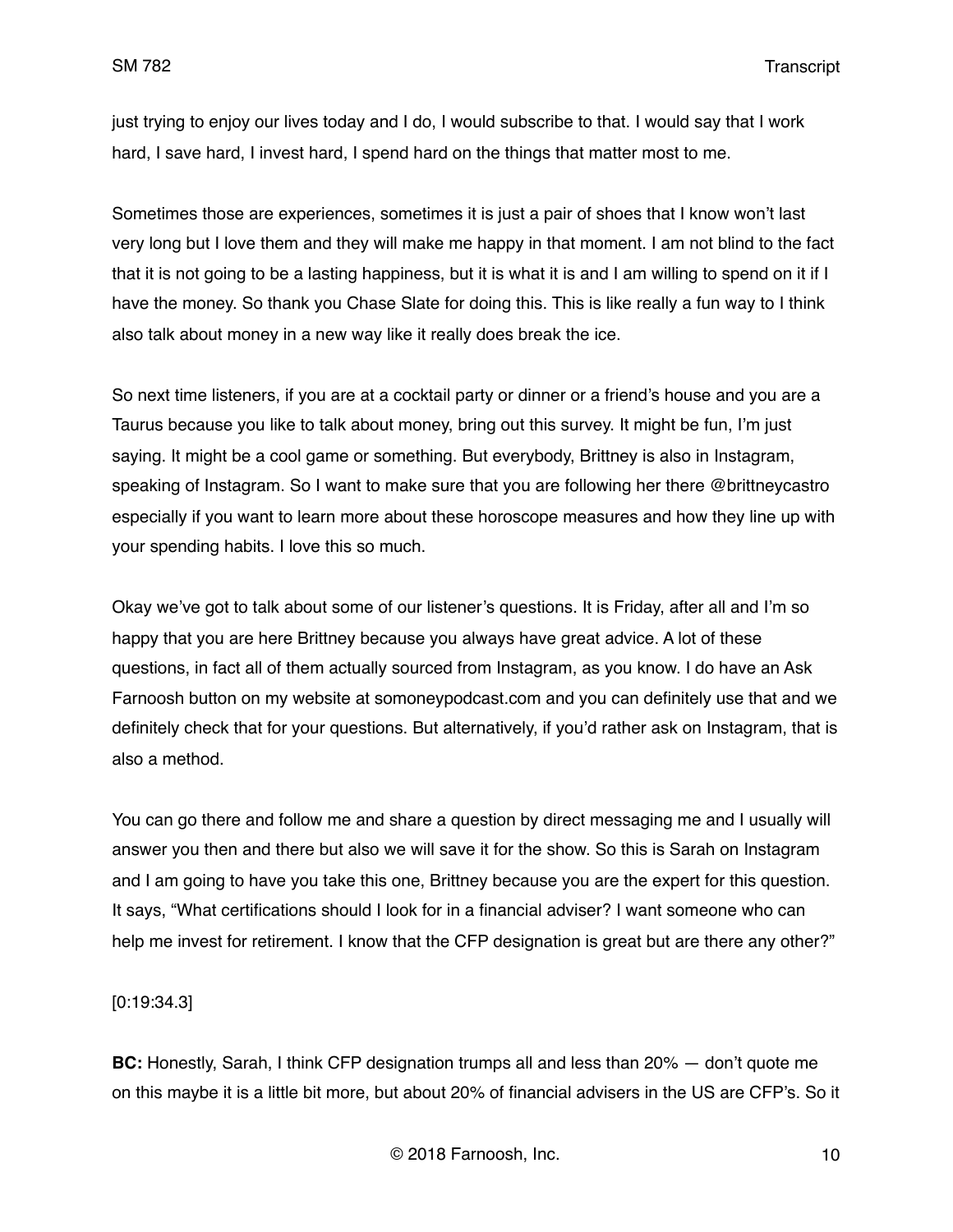is a really great start to get a CFP as your professional because they should be well equipped to help your invest for retirement.

You know, I always like to relate it to accounting. There is accountants and then there's CPA's and the CPA is someone who just went and got the extra schooling and board exam to get that designation. So the same is true with CFP, it is extra schooling and a board exam to get that designation. There is another –

[0:20:17.4]

**FT:** They're also fiduciaries, right? Which is of the utmost.

### [0:20:20.3]

**BC:** Yeah, of the at most there is the fiduciary requirements just to have that CFP designation years after year. There are certain CE credits that you have to complete, ethics. Yeah, I mean so there is a lot of great things and I think the CFP board search engine is really great. So if you are just looking have someone specifically help you with investing for retirement, you can actually put that on your search engine filter. So you only make sure that you're only talking to people who have that experience. But I have rarely met anyone who is a CFP and doesn't know retirement planning. It is like a big part of what we do as planners.

[0:21:02.2]

**FT:** Awesome, okay thank you for that.

Acacia on Instagram is selling her apartment and she wants to put that cash in an online savings account for the next four to six month. She says she's done some research, she's discovered that a lot of accounts have great rates, but she's concerned about online saving accounts, Brittney, because there doesn't seem to appear, at least, to be a physical place to park her cash and that makes her a little nervous. So any risks to saving money on an online account even though they are FDIC ensured?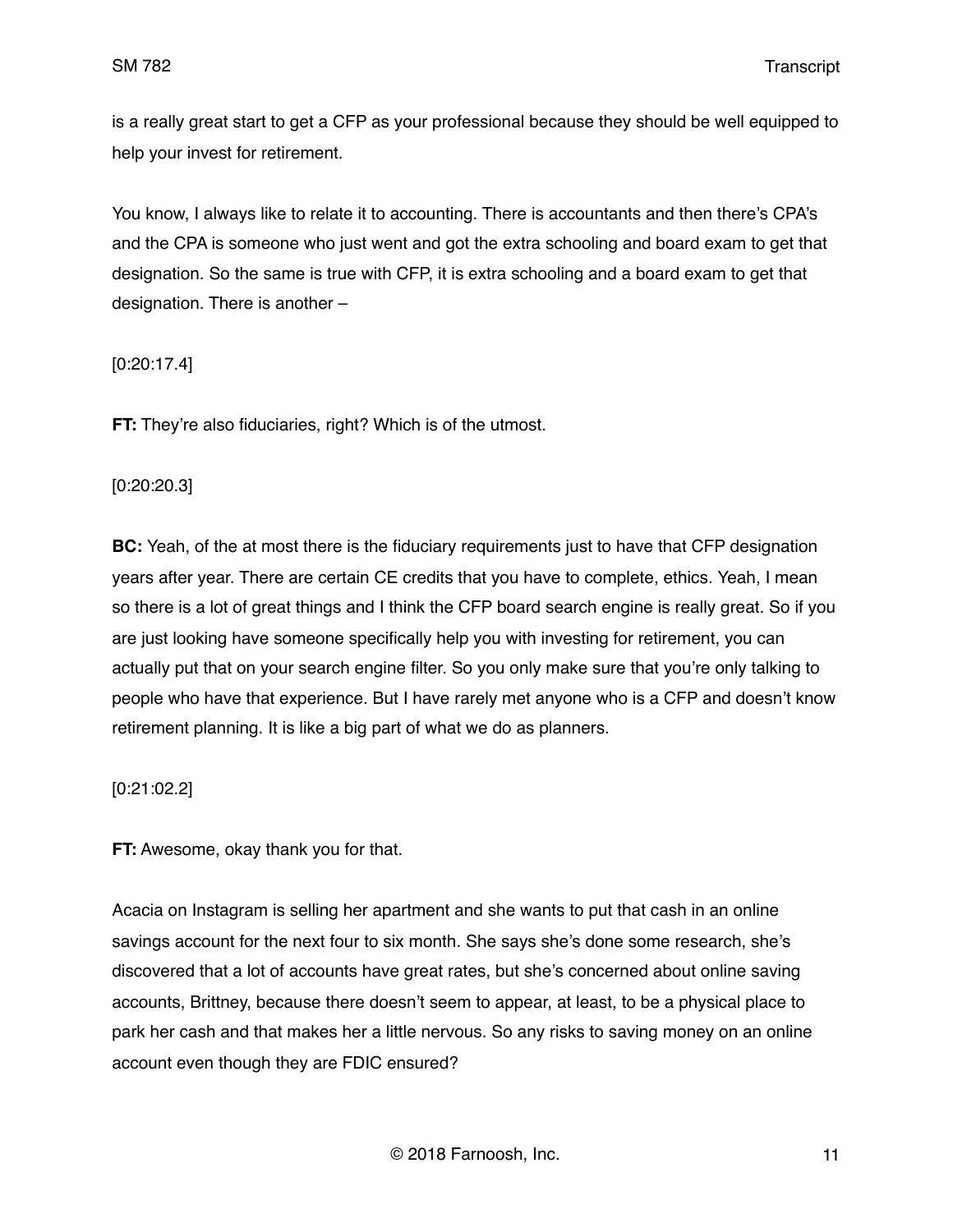I am going to just say don't worry about it. If they are FDIC ensured then I mean these days that's how a lot of us, I don't know most of us, but many of us bank. We bank online, the money is electronically deposited and withdrawn, and I mean basically a lot of transaction these days are done electronically. There is no actual paper being transferred, at least not in that moment, and that is just where we are right now in our financial life and our financial world.

So I mean certainly look for that FDIC seal, but is there anything else that she should be concerned about? I mean, you could read some reviews. There are a lot of websites that rank and rate online saving accounts. So that would be another place to look.

## [0:22:28.2]

**BC:** Yeah, I'm with you Farnoosh. Don't worry about it. I mean there is so many things to worry about in life like don't focus on that, you know? Because you're right, everyone is using online banks these days the reason why they are able to give the higher interest rates is because they don't have those physical locations and overhead and all of those additional expenses like traditional banks.

So there's pros and cons to having both of course. But I always think like have your traditional bank if you really like that for your basic checking account and then any savings like cushion money, you want to look for something that is going to give you a better rate. So usually the online institutions are the best bet for you.

### [0:23:07.1]

**FT:** Great, good strategy. Like have your brick and mortar bank for your everyday needs, especially if you do have questions and you want to speak to somebody or be able to withdraw your money that day because sometimes with online banks you have to do a transfer that could take some time and maybe not instant and then it could slow down your goals.

But I like to know that I can walk into my bank and if I need a large amount of money for whatever reason because I am buying a car and I need a certificate, like a cash certificate or one of those money certificates or those money orders, I need to go into a bank, a physical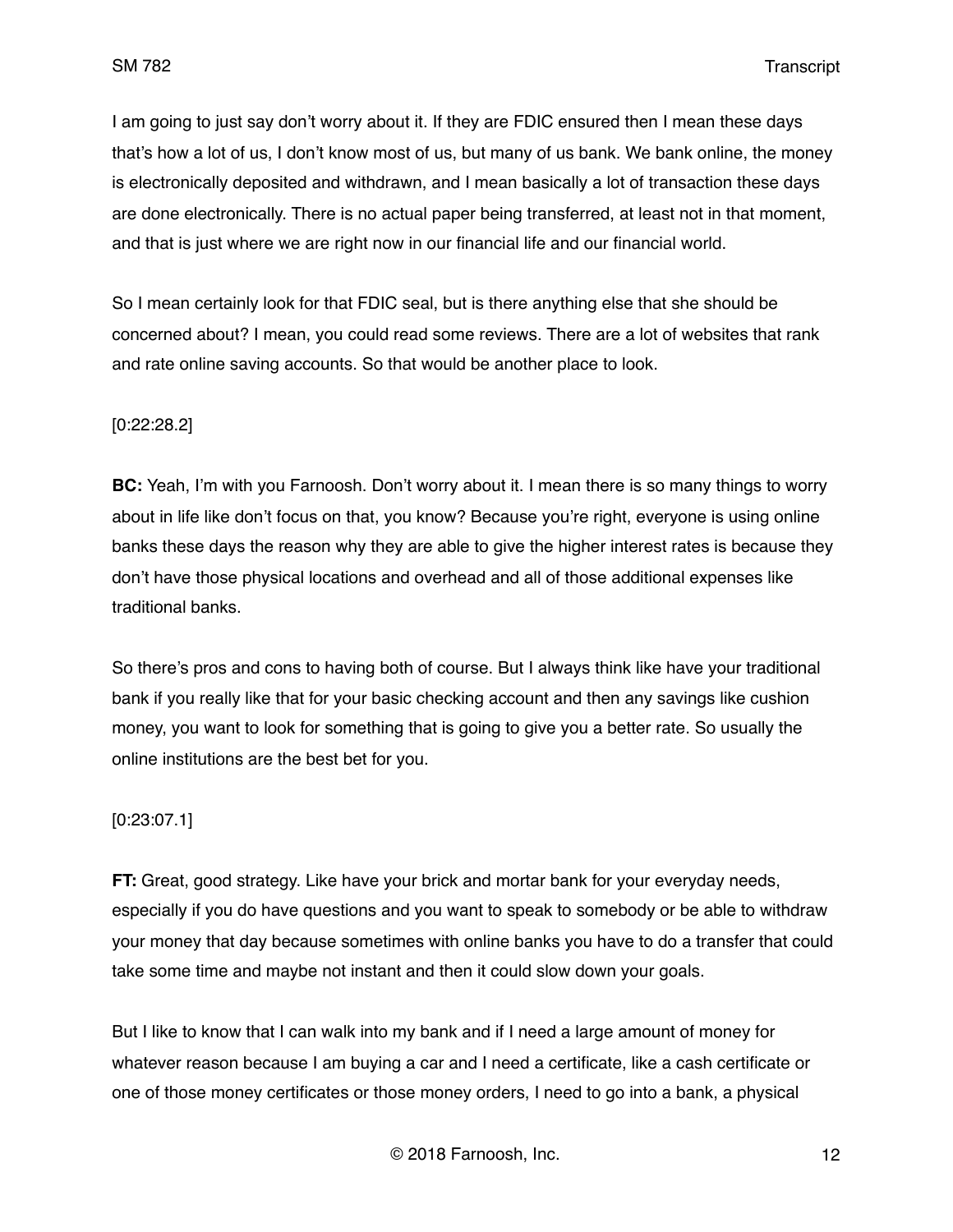bank and get that. So that means that I definitely need to be banking somewhere with a location. But some of my other accounts are online because I don't need that money right away and I can benefit from a higher interest rate.

All right, last but not the least, Delia on Instagram. She ran into some credit card debt, about \$10,000 and she was expecting to pay it off with a bonus from a new job and that bonus was going to be about \$12 grand so it looked like it was going to solve itself. But unfortunately she got fired from that new job in her first week. Sorry to hear and so add to this, she's also got some student loans and altogether her debt repayments are about 50% of every paycheck and with this new job that she's gotten even since getting fired from the other job, it doesn't pay that much. So she is looking for some advice.

I would say firstly, she needs help, right? We always say or I always say that if your debt, the minimum debt payments amount to more than 20 or 25% of your take home pay every month then you want some intervention and I really recommend the National Foundation for Credit Counselling, nfcc.org, they are a non-profit credit counseling agency, all over the country they have offices. You can make an appointment. The first meeting is free and they will assess your financial situation, your debt, your income, they'll look at every kind of loan that you have, balance that you have and maybe that's all you need is that one visit to get some solutions or strategy.

But more likely, they might say, "Okay 50% of your paycheck is a lot," and what they offer to do is enter you into a debt repayment plan or a debt management program where they will basically act on your behalf as your advocate to call all of your creditors and lenders and try to negotiate maybe a lower interest rate or remove some of the fees. It is not debt elimination or debt consolidation. This is just sort of debt management. It may take a couple of years for you to get on the other side of this, but I like them because they're not scammy. They really want to work with you to make it give you some breathing room every month.

Maybe it is about refinancing here and there but it is just nice to have a professional credit counselor to work on your behalf. So that might be a place to check out nfcc.org but also Brittney I'd say ask for more money or try to find a side hustle.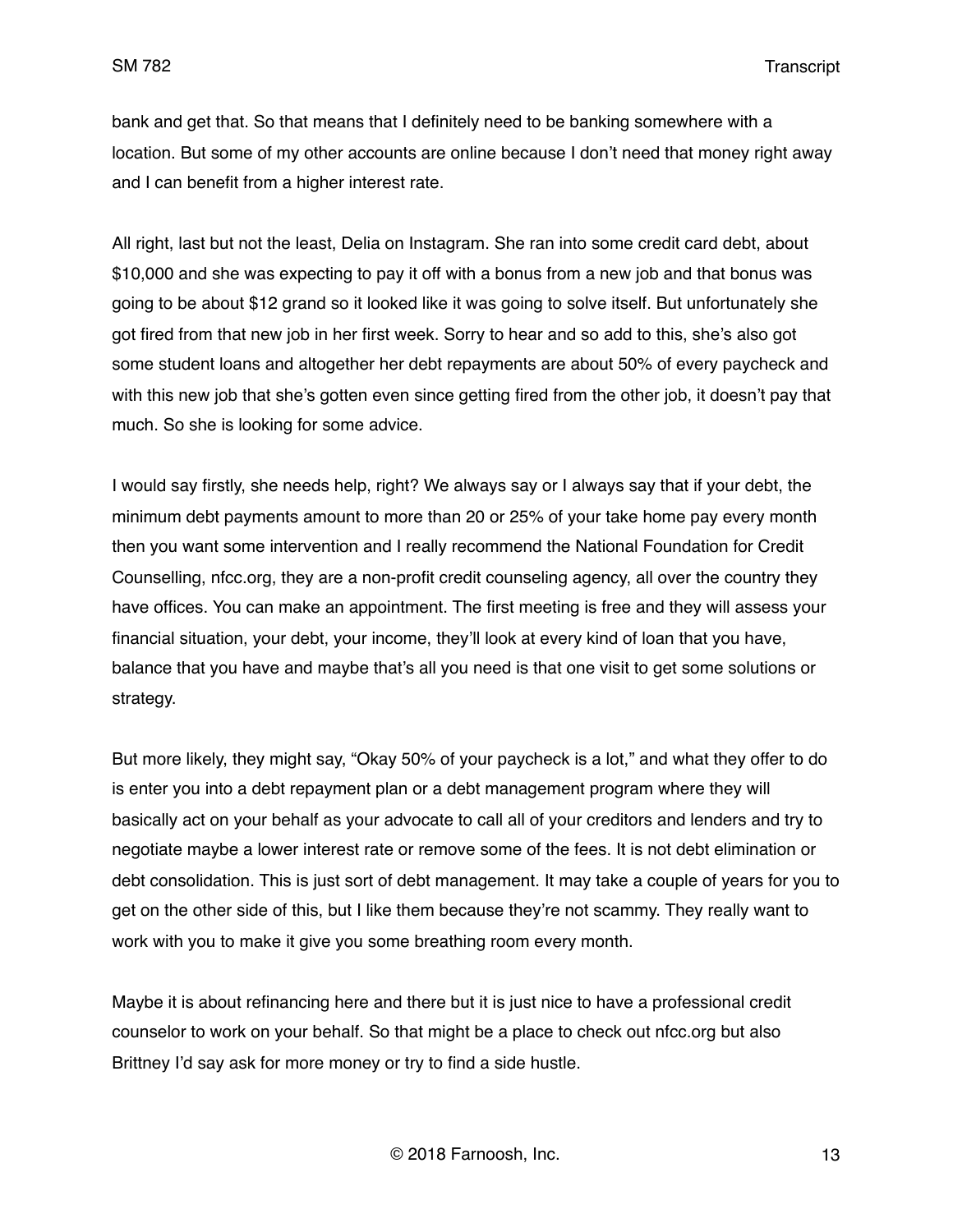SM 782 Transcript

#### [0:26:31.4]

**BC:** Definitely, I think both. Yeah get some help for the debt payments but I am with you like I always think of income as unlimited. There is only so much you can cut back on your expenses before you really can't. So it is really to get focusing on unlimited income abundance, how can I make more not that I want everyone to be working 24/7. Sometimes the answer is right in front of us but we are focused on the wrong side of the equation that we don't see it.

So I would say like, open up to possibilities that maybe there is some more money you could be making easily. It doesn't have to be so difficult. That could help you too. So keep your mind open and practice leaving abundance mindset or whatever you need to do to make sure you get out of that scarcity, debt, fear, anxiety because with debt I think that is a lot of the energy that goes into it and it keeps you almost in that cycle.

So just as much as you need to tactical plan, you also need the mindset of, "Okay, how do I get out of here? How do I get to the next level of wealth consciousness and abundance to track more money to make more money to pay this off and not be living in this scarcity cycle?"

### [0:27:49.5]

**FT:** And lastly, I would say that that this \$10,000 credit card statement that she's got weighing her down does have an interest rate that's high, you might want to consider transferring that balance over to a zero percent APR credit card, like Chase Slate. You have to qualify but it might be worth looking into if you can commit to getting out of this debt in the next 15 months or so, at which point you'll benefit — During which point you'll benefit from the zero percent introductory APR. Because that could also save you quite a bit in interest but you just have to really committed to paying it down.

So maybe once you start that side hustle and the money is coming in, try to see if you can transfer that balance and just start putting money towards it every time you get paid and just knock it out off the balance sheet. That's what I would do. I love the idea of hustling and trying to make more money because it also, to me that says that you are in the driver's seat. You can get help. There is lots of resources but to some extent you are still maybe feeling vulnerable in this